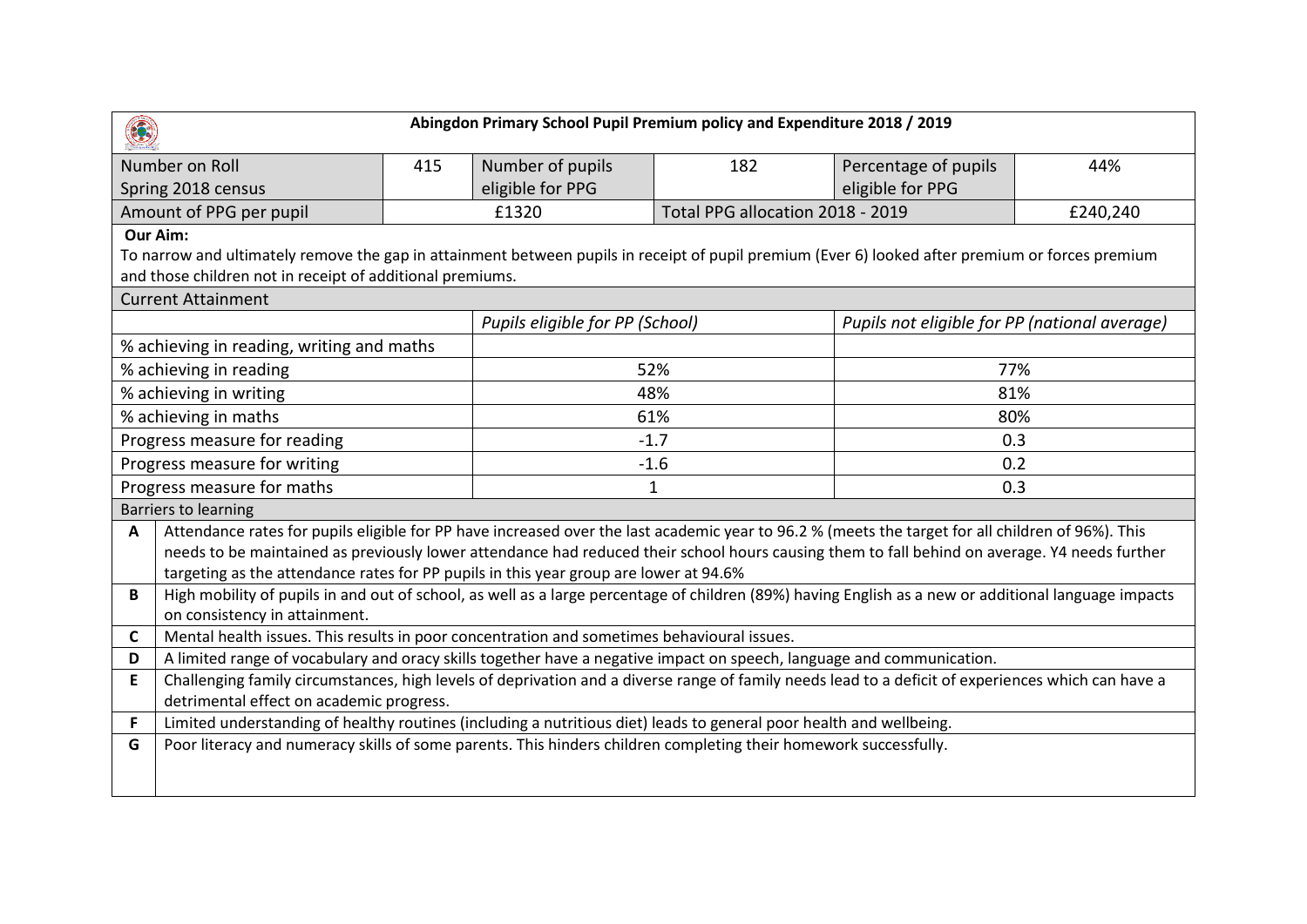|                                                                                | <b>Desired Outcomes</b>                                                                                                                                                                                                                 |                                    |                                                                              |                                                                                                                                                                                       |                                                                                     |  |
|--------------------------------------------------------------------------------|-----------------------------------------------------------------------------------------------------------------------------------------------------------------------------------------------------------------------------------------|------------------------------------|------------------------------------------------------------------------------|---------------------------------------------------------------------------------------------------------------------------------------------------------------------------------------|-------------------------------------------------------------------------------------|--|
|                                                                                | Desired outcomes and how they will be measured<br><b>Success Criteria</b>                                                                                                                                                               |                                    |                                                                              |                                                                                                                                                                                       |                                                                                     |  |
| A                                                                              | Maintaining the increased attendance rates in children eligible for PP.<br>Increased attendance for persistent absentees in the current Year 4<br>cohort. Pupil pen portraits will be used to identify and target specific<br>children. |                                    |                                                                              | Reduce the number of persistent absentees among pupils eligible for PP<br>to 10% or below. Overall PP attendance is maintained at 96% or higher.                                      |                                                                                     |  |
| B                                                                              | The curriculum is specifically tailored to allow access for all.                                                                                                                                                                        |                                    |                                                                              | Accelerated progress for mobile PP in reading, writing and maths.                                                                                                                     |                                                                                     |  |
| $\mathsf{C}$                                                                   | Children are well supported by a range of counselling services.                                                                                                                                                                         |                                    |                                                                              | A 65% reduction in the number of behavioural issues.                                                                                                                                  |                                                                                     |  |
| D                                                                              | Articulate children who are able to participate in dialogue and explain<br>their learning.                                                                                                                                              |                                    |                                                                              | Raised attainment and progress scores in reading and writing. (65%<br>achieving age related expectation which is whole school target).                                                |                                                                                     |  |
| E                                                                              | Increase parental engagement with school and education as a whole.<br>School to provide a range of high-quality off-site learning experiences.                                                                                          |                                    |                                                                              | An average across the year of 90% attendance at parental events.<br>All children attending visits at least three times per year.                                                      |                                                                                     |  |
| F                                                                              | Children and their families understand the benefits of leading a healthy<br>lifestyle and are able to put this into practice. Monitoring of school<br>meals and packed lunches show healthy eating choices.                             |                                    |                                                                              | Increase in number of PP enrolling in sports clubs to 60%. Healthier<br>food choices at lunchtime.                                                                                    |                                                                                     |  |
| G                                                                              | Children to complete homework regularly. Increased attendance at<br>Parents' Academy sessions.                                                                                                                                          |                                    |                                                                              | Parents will have a greater understanding of the school curriculum and<br>how they can support at home.<br>Increased number of pupils completing and returning homework<br>regularly. |                                                                                     |  |
| i.                                                                             | <b>Quality of teaching for all</b>                                                                                                                                                                                                      |                                    |                                                                              |                                                                                                                                                                                       |                                                                                     |  |
|                                                                                | <b>Outcome: What are you</b><br>aiming to achieve?                                                                                                                                                                                      | <b>Funding</b><br><b>Allocated</b> | Actions to achieve the outcome                                               | <b>Monitoring and Accountability:</b><br>How will you ensure it is implemented<br>well?                                                                                               | The IMPACT on pupils (actual<br>or expected)                                        |  |
| <b>B</b> The curriculum is<br>specifically tailored to allow<br>access for all |                                                                                                                                                                                                                                         | £60,492                            | Appoint two extra teachers in<br>order to achieve high staff/pupil<br>ratio. | Regular pupil progress meetings and<br>through the school's monitoring and<br>accountability programme.                                                                               | Pupils will have access to<br>adult support better tailored<br>to meet their needs. |  |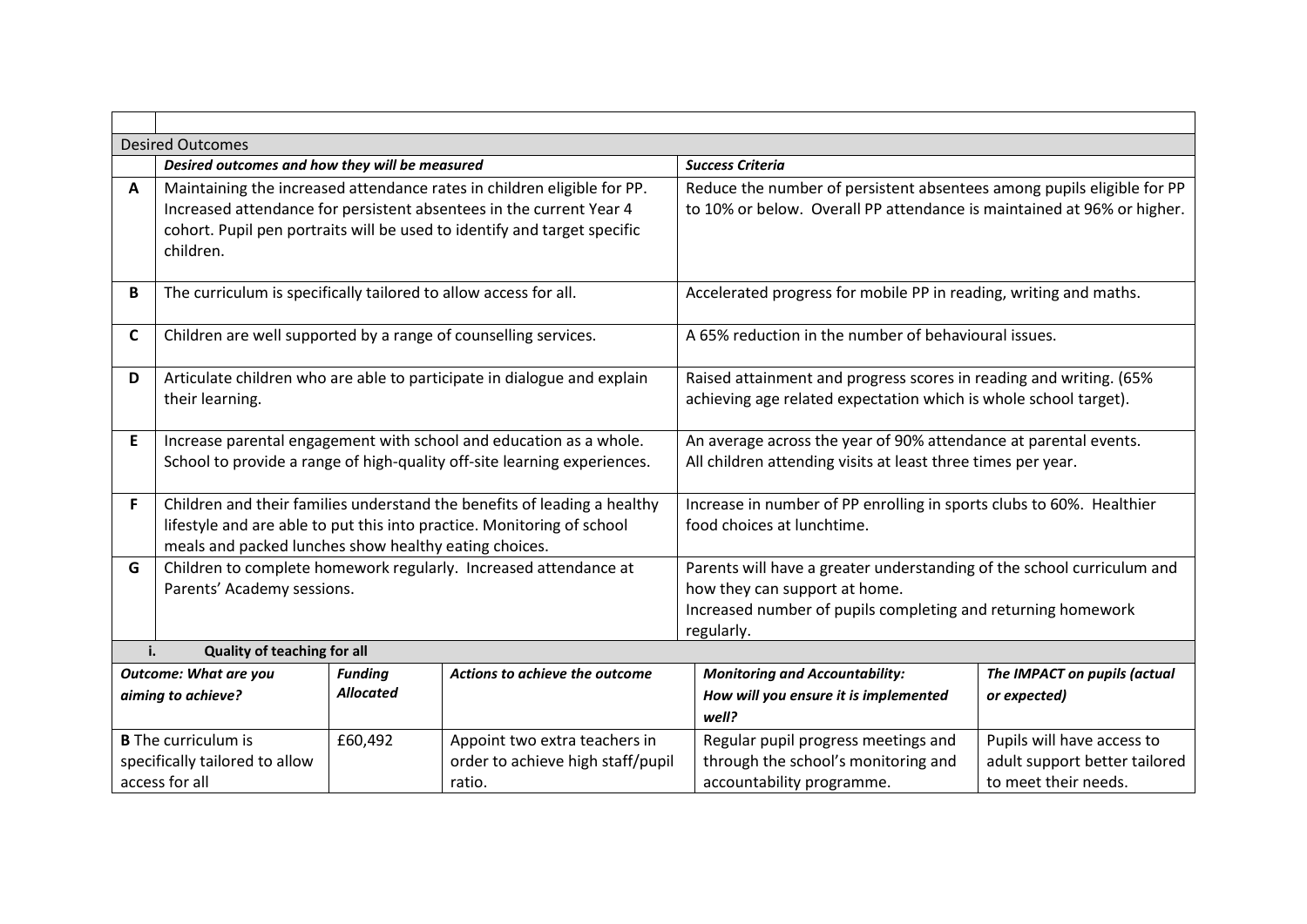| D Articulate children who<br>are able to participate in<br>dialogue and explain their<br>learning.                                                                                  |         |                                                                                                                                                                                                                                        |                                                                                                                                                                            | Raised attainment of all PP<br>children continuing to<br>narrow the gap and make<br>accelerated progress to 65%<br>ARE with 15% working at<br>greater depth.                                                                                                        |
|-------------------------------------------------------------------------------------------------------------------------------------------------------------------------------------|---------|----------------------------------------------------------------------------------------------------------------------------------------------------------------------------------------------------------------------------------------|----------------------------------------------------------------------------------------------------------------------------------------------------------------------------|---------------------------------------------------------------------------------------------------------------------------------------------------------------------------------------------------------------------------------------------------------------------|
| <b>B</b> The curriculum is<br>specifically tailored to allow<br>access for all<br>D Articulate children who<br>are able to participate in<br>dialogue and explain their<br>learning | £5,000  | Wide range of high quality CPD -<br>external expertise, release for<br>leading teachers, training for<br>middle leaders, personalised<br>learning for all staff including the<br>sharing of good practice and<br>developing expertise. | Feedback and evaluation on CPD<br>courses and the impact of these in<br>classroom practice will be evident in<br>monitoring of teaching and learning.                      | Children are actively<br>engaged in their own<br>learning and can show<br>understanding of what, how<br>and why they are learning.<br>Increase in pupils' self-<br>esteem.                                                                                          |
| E School to provide a range<br>of high-quality off-site<br>learning experiences.                                                                                                    | £14,000 | Expectation of one trip or visitor<br>per half term linked to the<br>curriculum topic.                                                                                                                                                 | Lesson observations, book scrutinies<br>and learning walks will show evidence<br>of the impact of real life experiences<br>in improving the quality of children's<br>work. | This will develop the<br>knowledge and<br>understanding of the local<br>area and beyond.                                                                                                                                                                            |
| ii.<br><b>Targeted support</b>                                                                                                                                                      |         |                                                                                                                                                                                                                                        |                                                                                                                                                                            |                                                                                                                                                                                                                                                                     |
| <b>B</b> The curriculum is<br>specifically tailored to allow<br>access for all.                                                                                                     | £43,000 | Employment of extra TAs to lead<br>interventions in order to<br>accelerate learning of PP SEN<br>children                                                                                                                              | Regular pupil progress meetings, data<br>tracking of PP SEN pupils.                                                                                                        | PP catch up in reading,<br>writing and maths - closing<br>the gap in ARE by the end of<br>the year by 10% (currently<br>25%) PP v non PP<br>PP SEN children making<br>better than expected<br>progress to close the gap (5<br>points on school tracking<br>system). |
| C Children are well<br>supported by a range of<br>counselling services                                                                                                              | £35,000 | <b>Employment of Behavioural</b><br>Support TA and independent<br>counselling services                                                                                                                                                 | Behaviour records kept by<br>Behavioural Support TA. Reduced                                                                                                               | Children have strategies for<br>coping with issues that                                                                                                                                                                                                             |